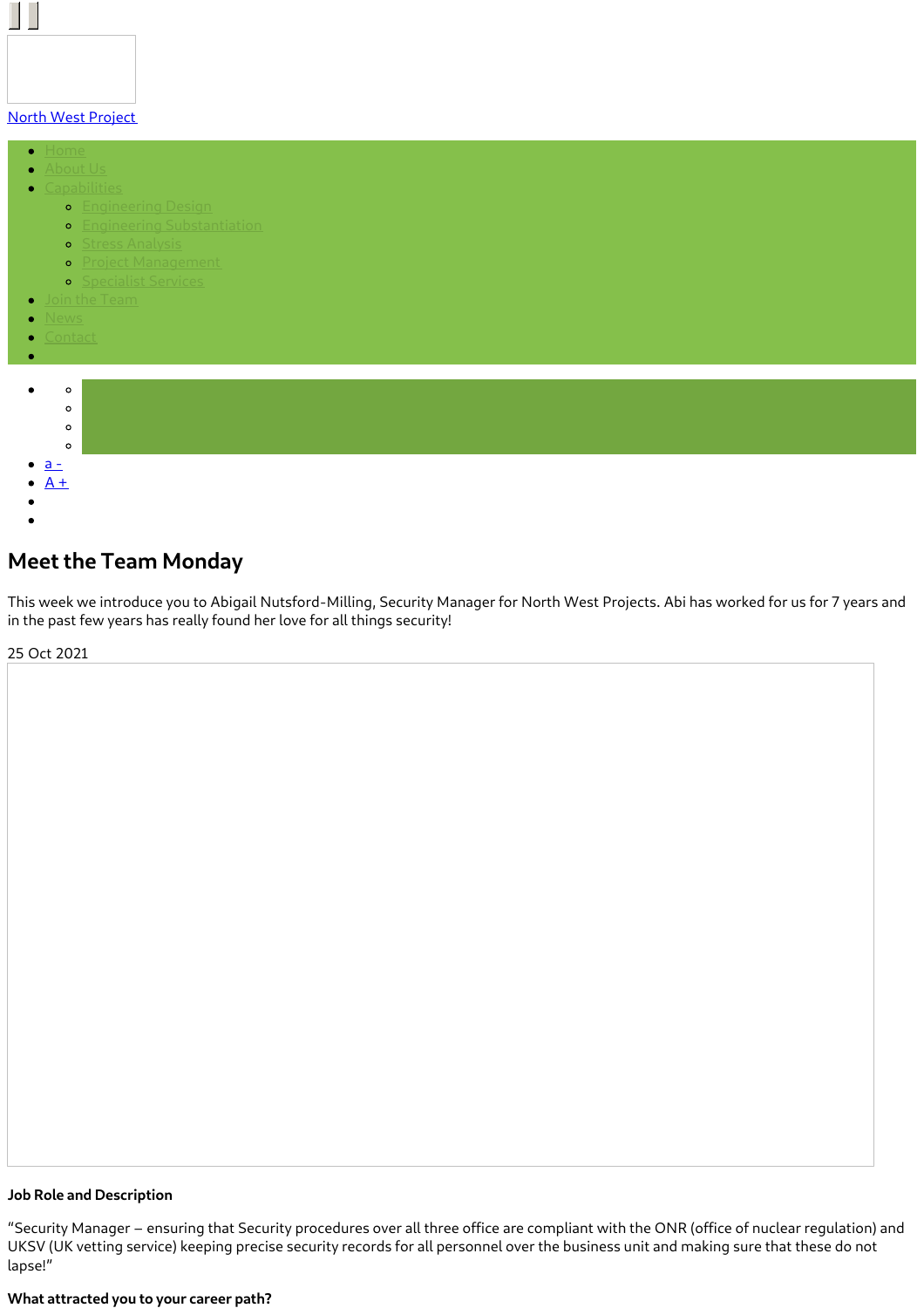"I've found my niche, get me started about Security and i can go on and on i love it"

# **What do you like most about your job?**

"It gives me a sense of satisfaction and pride in being able to help people with security related queries and having systems in place, sounds boring i know but i love being an organised person at work."

#### **What do you like most about working for NWP?**

"The people, there are some lovely folk that i work with among the three offices and always a good "crack" it's the longest i've ever stayed in one job so that speaks volumes."

### **Do you have any unique/interesting past stories / experiences?**

"helping young people has always been a bit of a passion for me, i like to stick up for the underdog, which once took me to Romania with a group of young people while i worked for The Princes Trust, working in a Roma village, i also got to meet Pierce Brosnan, Prince Charles and Camilla at a PT event in London whilst sipping Champagne!"

#### **What do you do in your spare time?**

"I live in St Bees on the Cumbrian coast so love nothing more than a walk on the beach with my dog Dennis, it's great for clearing the mind and chilling, love cooking tried loads of new recipes over the last 18 months and spending time with my baby grandson when i'm not doing that i like the odd glass of chilled Sauvignon Blanc with family and friends, there's nothing like a good catch up with a bunch of great folk."

We hope that you have enjoyed getting to know Abi! She really is a lovely character who's always up for a good laugh!. Catch you next week with another of our amazing team!

#### See all [news](https://www.northwestprojects.co.uk/news/)

Search

| r.                                   |  |  |  |
|--------------------------------------|--|--|--|
| __<br>Back to Top                    |  |  |  |
| Follow us!                           |  |  |  |
|                                      |  |  |  |
|                                      |  |  |  |
| • <u>Cookies</u><br>• <u>Privacy</u> |  |  |  |

• [Contact](https://www.northwestprojects.co.uk/contact/)

# **Group websites**

# **Sites country**

- [Austria](http://www.vinci-energies.at/)
- **[Belgium](http://www.vinci-energies.be/)**
- **[Brasil](http://www.vinci-energies.com.br/en/home/)**
- Czech [Republic](http://www.vinci-energies.cz/)
- [Danemark](http://www.vinci-energies.dk/)
- **[Germany](http://www.vinci-energies.de/)**
- · [Indonesia](http://www.vinci-energies.co.id/)
- **[Italy](http://www.vinci-energies.it/)**
- [Morocco](http://www.vinci-energies.ma/)
- **[Netherlands](http://www.vinci-energies.nl/)**
- Nordic [countries](http://www.vinci-energies.dk/)
- **[Norway](http://www.vinci-energies.no/)**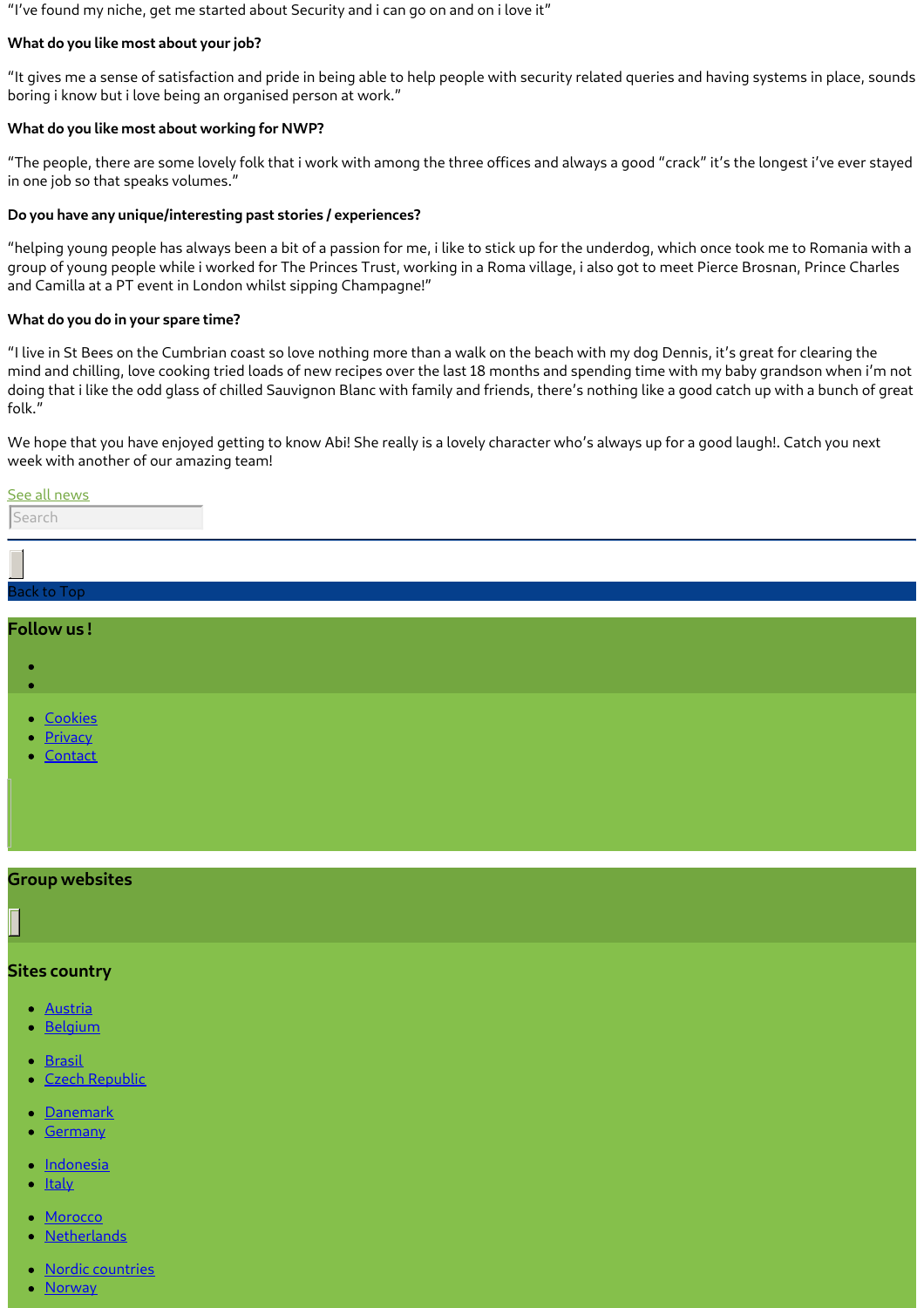- [Poland](http://www.vinci-energies.pl)
- [Portugal](http://www.vinci-energies.pt/)
- [Romania](http://www.vinci-energies.ro/)
- [Slovakia](http://www.vinci-energies.sk/)
- $\bullet$  [Spain](http://www.vinci-energies.es/)
- [Sweden](http://www.vinci-energies.se/)
- [Switzerland](http://www.vinci-energies.ch/)
- United [Kingdom](http://www.vinci-energies.co.uk/)

# **Sites business**

- [Actemium](https://www.cegelec-ndt-pes.com) NDT PES
- **[Advanced](http://www.advanced-energies.com/) Energies**
- Ancelin [Réseaux](http://www.ancelinreseaux.fr/)
- [Application](https://www.applications-icc.fr) Initiative Commune Connectée
- Atexia [Systemes](https://www.atexia-systemes.fr/)
- [Atexia-Projets](https://www.atexia-projets.fr/)
- Atis [France](https://www.atis-france.fr)
- [Autochim](http://www.autochim.com/fr/)
- [Barillec](http://www.barillec-marine.com/) Marine
- [Barillec](http://www.barillec-sitel.fr) Sitel
- [Batifoix](https://www.batifoix.fr)
- Blue [Power](https://www.blue-power.it/)
- [Bohsung](https://www.bohsung.de/)
- [Boiron](https://www.sas-boiron.com)
- C2C [Réseaux](https://www.c2c-reseaux.fr)
- [Calan](https://www.calanmegadrop.de/) Mega Drop
- Calan [Smart](https://www.calansmartspray.de/) Spray
- [CalanCool](https://www.calancool.de/)
- [Cap-Sécurité](https://www.capsecurite.com/)
- [Carbonfootprint](https://www.carbonfootprintapp.de/) App
- CEE [Allier](http://www.ceeallier.fr/)
- CEF [Nord](https://www.cefnord.com)
- [Cegelec](http://www.cegelec3s.fr) 3s
- [Cegelec](https://www.cegelec-alsace.com) Alsace
- [Cegelec](https://www.cegelec-ancenis-infras.fr) Ancenis Infras
- [Cegelec](http://www.cegelec-angers-data-center.fr/) Angers Data Center
- Cegelec [Belgium](http://www.cegelec.be/)
- Cegelec [Bordeaux](https://www.cegelec-bordeaux.fr)
- Cegelec [Bourgogne](https://www.cegelec-bourgogne.com)
- Cegelec [Bretagne](http://www.cegelec-bretagne.fr/fr/)
- [Cegelec](https://www.cegelec-cem.fr/) CEM
- **Cegelec Centre Est [Tertiaire](http://www.cegelec-lyon.com/)**
- Cegelec Centre Est [Tertiaire](https://www.cegelec-centre-est-tertiaire.fr/)
- Cegelec [Champagne](https://www.cegelec-champagne-ardenne-tertiaire.com) Ardenne Tertiaire
- [Cegelec](http://www.cegelec-clim-ouest.fr/fr/) Clim Ouest
- Cegelec [Défense](http://www.cegelec-defense.com)
- Cegelec [Dunkerque](https://www.cegelec-dunkerque.com)
- Cegelec Fire [Solutions](http://www.cegelec.nl)
- [Cegelec](https://www.cegelec-guyane.fr) Guyane
- Cegelec La [Rochelle](https://www.cegelec-la-rochelle.fr)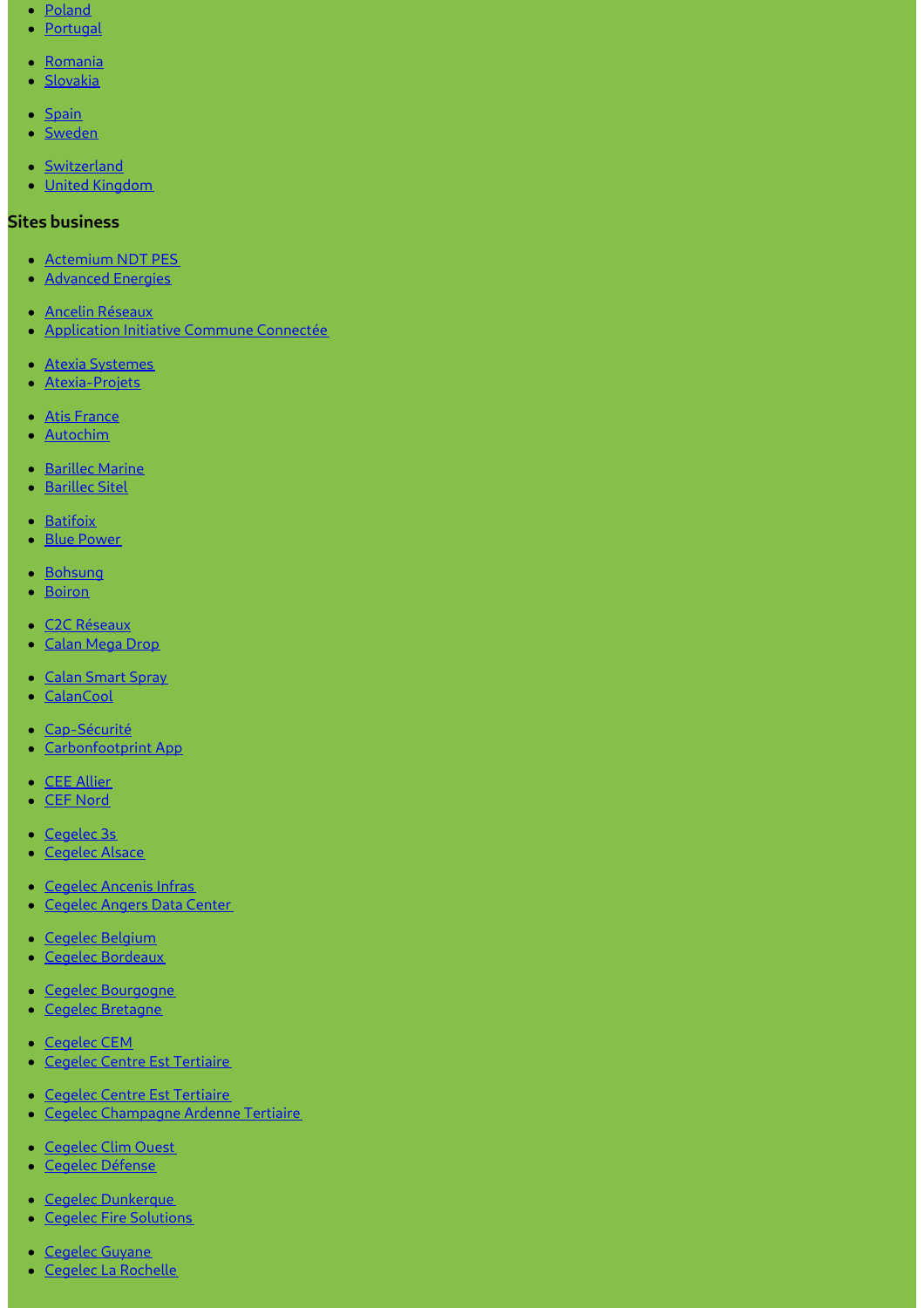- Cegelec [Lannion](https://www.cegelec-lannion-infras.fr/) Infra
- Cegelec [Limousin](http://www.cegelec-limousin.fr/)
- Cegelec [Lorraine](https://www.cegelec-lorraine.com)
- [Cegelec](http://www.cegelec-nord-grands-projets.com) Nord Grands Projets
- Cegelec [Nouvelle-Calédonie](https://www.cegelec.nc)
- Cegelec [Occitanie](https://www.cegelec-occitanie-tertiaire.fr/) Tertiaire
- Cegelec Orléans [Tertiaire](https://cegelec-orleans-tertiaire.fr)
- [Cegelec](http://www.cegelec-pays-de-la-loire.fr) Pays de la Loire
- [Cegelec](https://www.cegelec-pays-de-savoie.fr/) Pays de Savoie
- Cegelec [Perpignan](https://www.cegelec-perpignan.com)
- Cegelec [Polynésie](http://www.cegelec-polynesie.com)
- [Cegelec](http://www.cegelec-projets-espace.com/) Projets Espace
- Cegelec Projets [Hydrogène](https://www.cegelec-projets-hydrogene.fr)
- **[Cegelec](https://www.cegelec-rennes-projets.fr/) Rennes Projets**
- Cegelec Reunion [Ascenseurs](https://www.cegelec-reunion-ascenseurs.com)
- **Cegelec Roanne [Tertiaire](https://www.cegelec-roanne-tertiaire.fr/)**
- [Cegelec](https://www.cegelec-stm.fr/) STM
- Cegelec [Strasbourg](http://www.cegelec-strasbourg.fr/)
- · Cegelec Tours [Electricité](https://www.cegelec-tours-electricite.fr/)
- Cegelec [Valenciennes](http://www.cegelec-valenciennes-tertiaire.com/) Tertiaire
- [Cegelec-CSS](https://www.cegelec-css.com/)
- [Chatenet](https://www.chatenet-sas.fr)
- [Cinodis](https://www.cinodis.fr/)
- **City [Electric](https://www.city-electric.lu)**
- [Clède](https://www.clede.fr)
- [Clémançon](https://www.clemancon.fr)
- [Comantec](https://www.comantec.be/)
- [Comsip](http://www.comsip.fr/en/)
- [Conductor](https://www.conductor.as/)
- Cougar [Automation](https://www.cougar-automation.com/)
- DECHOW [Gebäude.Technik](https://www.dechow-dl-gmbh.de/)
- [Degreane](http://www.degreane-horizon.fr) Horizon
- [Dégréane](https://www.degreane.fr/) SA
- **[DEGW](https://www.degwfrance.com/) France**
- **•** [Delaire](https://www.sas-delaire.fr/)
- [Delporte](https://www.delporte.fr/)
- Demouselle [Pas-de-Calais](https://www.demouselle-pas-de-calais.fr)
- [Distribution](https://www.dme-energies.com) de Matériel Electrique
- · Duval [Electricité](https://duval-electricite.fr/)
- $\cdot$  [EEP](https://www.eep.fr)
- [EGEV](https://www.egev.fr/)
- [EITE](https://www.eite-entreprises.fr/)
- Elec [Ouest](http://www.elec-ouest.fr)
- [Elec-sa](https://www.elec-sa.fr/)
- [Electromontage](https://www.electromontage.fr/)
- [Elektro](https://www.elektro-stiller.de) Stiller
- **Eltek [Systems](https://www.eltek-systems.com/)**
- Emil [Lundgren](https://www.emillundgren.se/)
- [Enertech](https://www.enertech-eut.de/)
- **[Enfrasys](https://www.enfrasys.fr/)**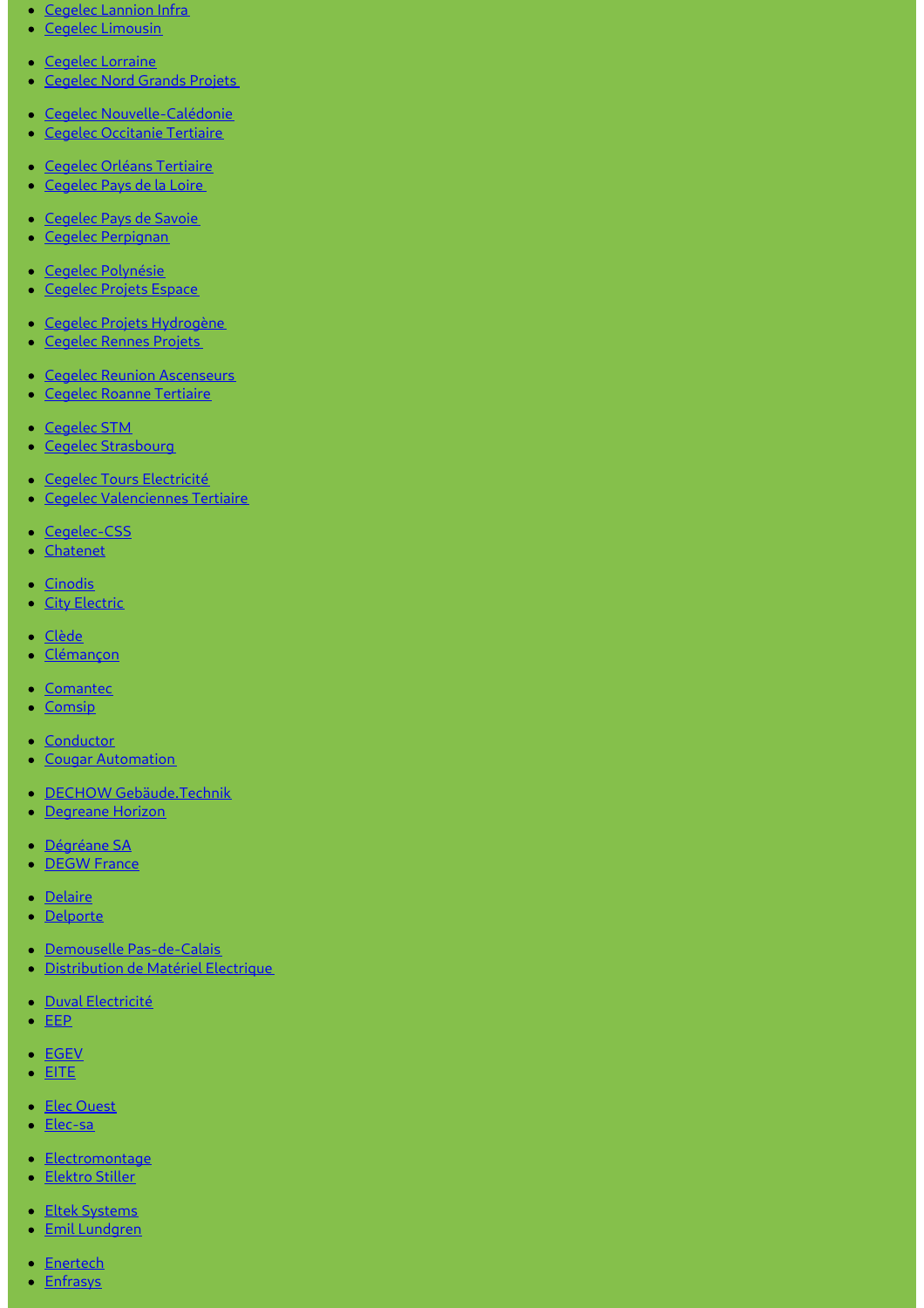- **ENSYSTA [Refrigeration](http://www.ensysta.be/nl/)**
- [Entreprise](http://www.i-e-p.fr) IEP
- **FG [Synerys](https://www.fgsynerys.fr)**
- Fournié [Grospaud](https://www.fgtlse.fr) Smart Building
- Fradin [Bretton](http://www.fradin-bretton.fr/)
- **France [Ingénierie](https://www.france-ingenierie-process.com/) Process**
- [Frimeca](https://www.frimeca.com/)
- [Froid14](http://www.froid14.com/)
- Gauriau [Entreprise](http://www.gauriau-entreprise.fr/)
- Getelec [Guadeloupe](http://www.getelec-guadeloupe.fr/)
- [Getelec](https://www.getelec-guyane.fr/) Guyane
- Getelec [Martinique](https://www.getelec-martinique.fr)
- [Gétéo](https://www.geteo.fr/)
- **[Greenaffair](https://www.greenaffair.com)**
- [GT](http://www.gt-iris.fr/) Iris
- GT [Morbihan](https://www.gt-morbihan.com)
- GT [Vendée](http://www.gt-vendee.fr/)
- [GT-Cornouaille](https://www.gt-cornouaille.fr/)
- GTIE Air & [Défense](https://www.gtie-airetdefense.fr)
- GTIE [Armorique](https://www.gtie-armorique.com)
- GTIE [Rennes](http://www.gtie-rennes.com/)
- GTIE [Tertiaire](https://www.gtie-tertiaire.com/)
- Guy [Chatel](http://guy-chatel.fr/)
- [Hooyberghs](https://www.hooyberghs.be/)
- [I.C.Entreprises](http://www.ic-entreprises.com/)
- $\bullet$  [I.F.A.T](https://www.ifat.fr)
- $\cdot$  [I2R](http://www.i2r-ingenierie.com/)
- **IDF [Thermic](http://www.idf-thermic.com/)**
- $\bullet$  [IFAT](https://www.ifat.fr/)
- [Imhoff](https://www.imhoff.fr)
- Initiative Commune [Connectée](https://www.initiativecommuneconnectee.fr)
- **[Innovative](https://www.icpack.fr) City Pack**
- [Inspa-Pumpenservice](https://www.inspa-pumpenservice.de/)
- $\bullet$  [ITB](https:)
- Jean [Graniou](https://www.jeangraniou.fr/)
- Kellal [Maintenance](https://www.kellal-maintenance.fr/)
- **[L'entreprise](http://www.lentreprise-electrique.fr/) Electrique**
- Le Froid [Provençal](https://www.lefroidprovencal.fr)
- Lee [Sormea](https://www.lee-sormea.com)
- **Lefort [Francheteau](https://www.lefortfrancheteau.com/)**
- [Lesens](https://www.lesens-erea.fr/) EREA
- [Lesot](https://www.lesot.fr)
- Lucitea [Atlantique](http://www.lucitea-atlantique.fr)
- [Maksmacht](https://www.maksmacht.de/)
- [Manei](https://www.manei-lift.fr) Lift
- Masselin [Fabrication](http://masselin-fabrication.fr/)
- [Masselin](http://www.masselin-grand-ouest.fr/) Grand Ouest
- [Merelec](https://www.merelec.fr)
- [Mobility](https://www.mobility-way.com) Way
- Monnier [Entreprises](http://www.monnier-energies.com/)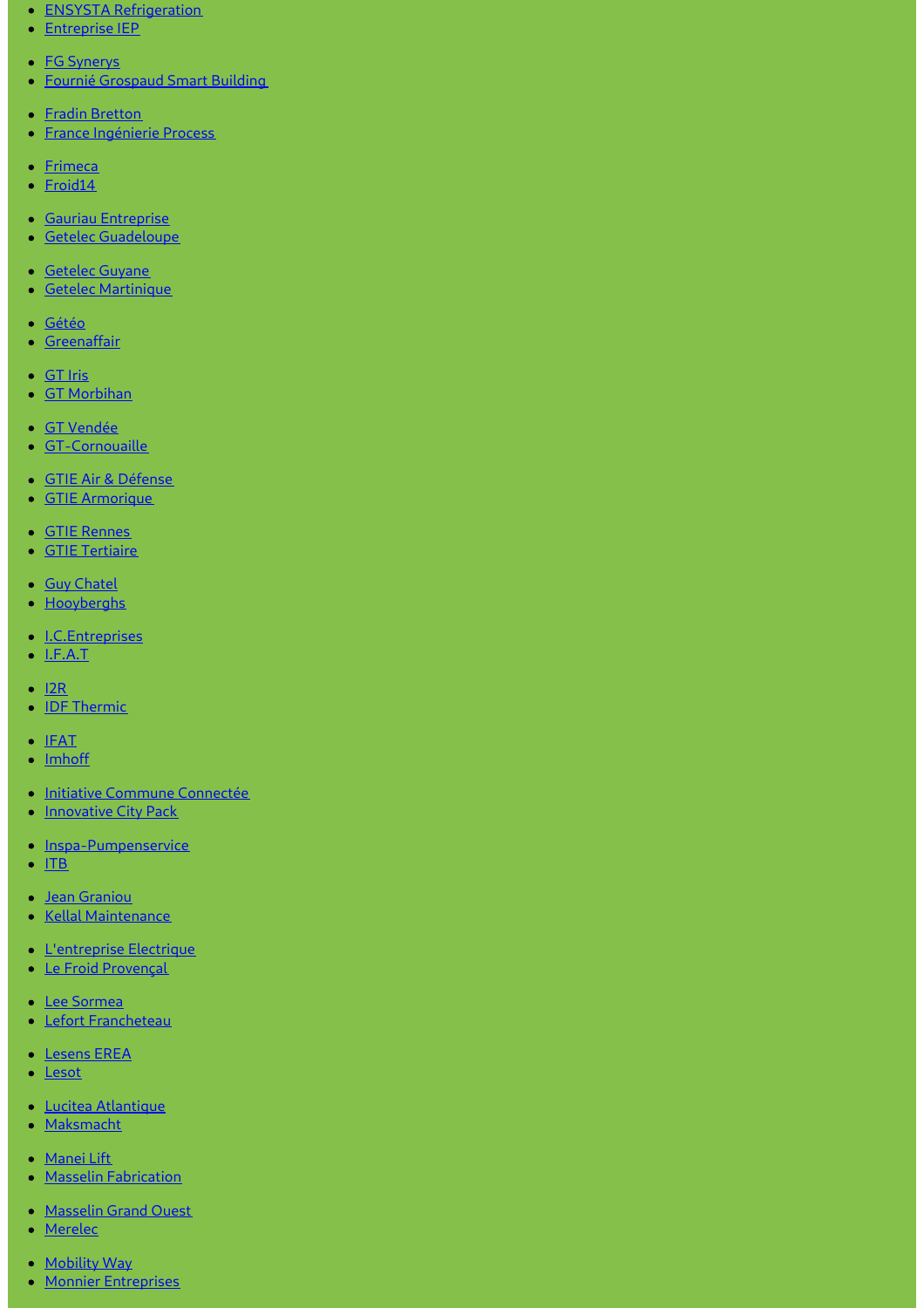- [NAE-France](https://www.nae-france.com/)
- North West [Projects](https://www.northwestprojects.co.uk/)
- Omexom [Technikforum](https://www.omexom-technikforum.de)
- [Omnidec](https://www.omnidec.com/)
- Paumier [Industrie](https://www.paumier-industrie.fr)
- [Paumier](https://www.paumier-marine.fr) Marine
- [Paumier](https://www.paumier-sa.fr) SA
- [Process](http://www.process-energy.fr) Energy
- [Provelec](https://www.provelec-sud.fr) Sud
- [Qivy](http://www.qivy.fr/fr/)
- **Qivy [Habitat](https://www.qivy-habitat.fr)**
- **Qivy [Tertiaire](https://www.qivy-tertiaire.fr)**
- Roiret [Energies](https://www.roiret-energies.com/)
- Roiret [Transport](http://www.roiret-transport.fr/)
- Saga [Tertiaire](http://www.saga-tertiaire.fr/)
- · [Salendre](https://www.salendre.com/) Réseaux
- [Santerne](https://www.santerne-alsace.fr) Alsace
- Santerne [Angouleme](http://www.santerne-angouleme.fr/)
- Santerne [Aquitaine](https://www.santerne-aquitaine.fr/)
- · Santerne [Champagne](https://www.santerne-champagne-ardenne.fr) Ardenne
- [Santerne](https://www.santerne-fluides.fr) Fluides
- [Santerne](https://www.santerne-idf.fr) IDF
- [Santerne](https://www.santerne-marseille.com/) Marseille
- **[Santerne](https://www.santerne-tertiaire-sante.fr) Tertiaire et Santé**
- · [Sarrasola](https://www.sarrasola.com/)
- · Schoro [Electricité](http://www.schoro.fr/site/presentation.htm)
- Schuh [Bodentechnik](https://www.schuh-bodentechnik.de)
- SCIE Puy de [Dome](http://www.scie-pdd.com/)
- **SDEL [Atlantis](https://www.sdel-atlantis.fr/)**
- **SDEL [Grand](http://www.sdel-grand-ouest.fr/) Ouest**
- **[SDEL](https://www.sdel-navis.fr) Navis**
- **SDEL Rouerque**
- · SDEL Savoie [Léman](https://www.sdel-savoie-leman.fr/)
- **SDEL [Tertiaire](https://www.sdel-tertiaire.fr)**
- **SDEL [Transport](https://www.sdel-transport.fr)**
- **SDEL [Transport](https://www.sdel-transport-services.fr/) Services**
- [Sedam](https://www.sedam-champagne.com)
- [SEDD](https://www.sedd.fr)
- Service One [Alliance](http://www.serviceonealliance.com/)
- [Seves](https://www.seves.fr)
- **[SKE-International](https://www.ske-international.com/)**
- **Smart Building [Energies](http://www.smart-building-energies.com/fr/)**
- [Socalec](http://www.socalec.fr/)
- · [Sotécnica](https://www.sotecnica.pt/pt)
- SparkEx® [Funkenlöschanlagen](https://www.funken-loeschanlage.de/)
- **STE [Armor](https://www.ste-armor.fr/fr/)**
- [Strasser](https://www.strasser.fr/)
- **[Stroomverdeler](https://www.stroomverdeler.be/)**
- [Sylvestre](http://www.s-energies.fr/) Energies
- [TelComTec](https://telcomtec.fr)